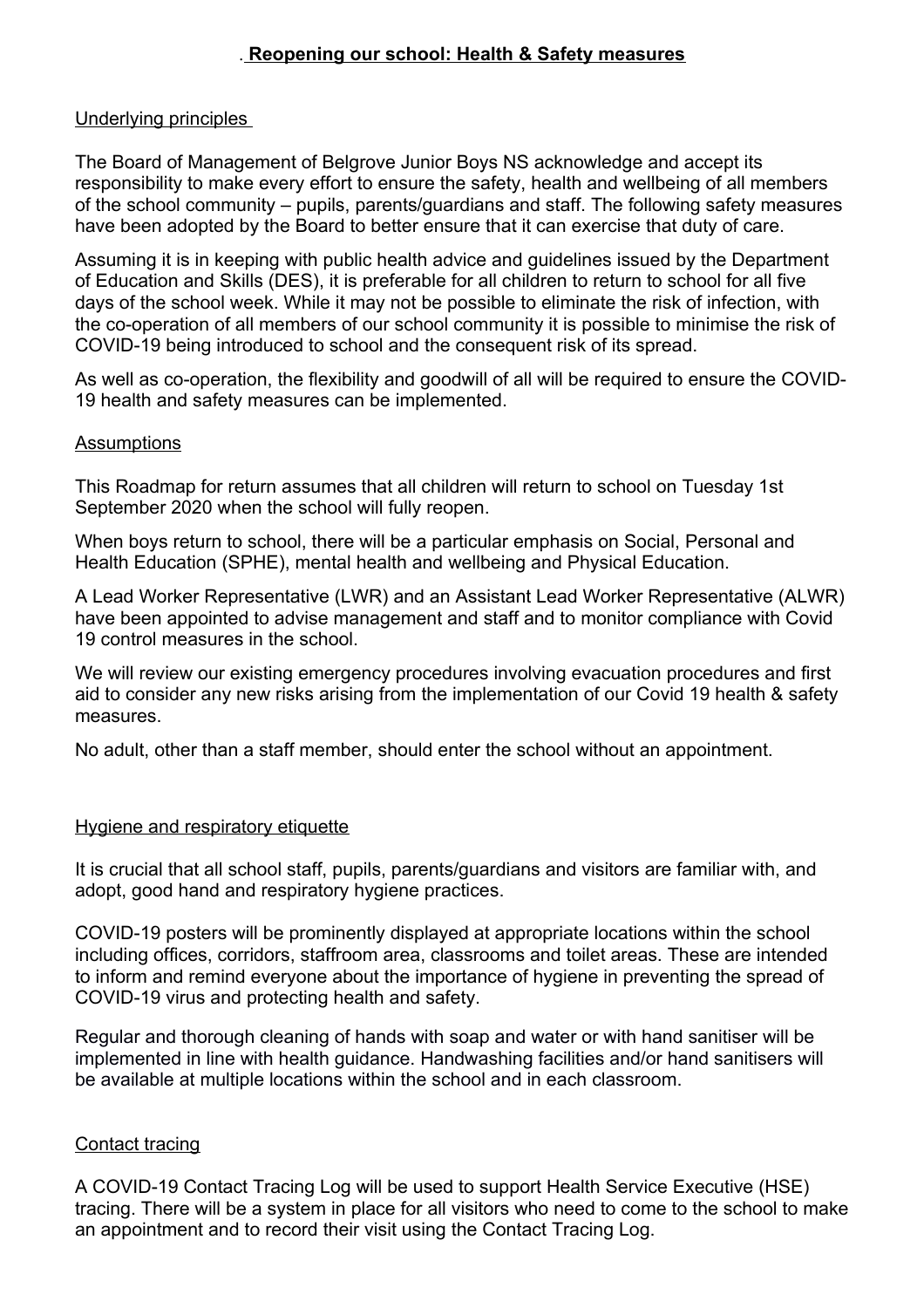# **Cleaning**

A revised and expanded cleaning and sanitising regime will be implemented. Regular and thorough cleaning of communal areas and frequently touched surfaces will be conducted, in particular, toilets, lifts, door handles and kitchens. Cleaning will be performed regularly throughout the day.

There will be regular and frequent collection of used waste disposal bags from offices and other areas within the school facility.

## Use of Personal Protective Equipment (PPE)

Appropriate PPE will be available for dealing with suspected COVID-19 cases, intimate care needs and for first aid. This will be updated in line with advice from the HPSC (Health Protection Surveillance Centre).

It is recommended by the Department of Education and Skills that primary school teachers and staff wear face coverings where a distance of 2 metres cannot be maintained. Face coverings and face visors will be made available to staff.

Children will not be required or requested to wear face coverings.

The use of disposable gloves in the school setting by staff or pupils is not appropriate. It does not protect the wearer and may expose others to risk from contaminated gloves. Routine use of disposable gloves is not a substitute for hand hygiene.

## Teaching and Learning

As a staff, we are very aware that the children have been away from school since March 12th. We appreciate the time and effort that went into Home Learning, and we recognise the challenges that Home Learning presented for all families.

Each child will be at a different place in relation to his learning, and we wish to assure you that staff will take that into consideration when planning for Teaching and Learning during the 2020/2021 school year.

The Department of Education and Skills has published Curriculum guidelines for us, and we ask you to trust our experience and professional expertise as we work with all the children during the return to school. We will be focusing initially on wellbeing and getting the children used to the new routines.

### Wellbeing of the School Community

We will work on the recommended five principles to support the wellbeing of all our children and staff. These are promoting:

- A sense of safety
- A sense of calm
- A sense of belonging and connectedness to school
- A sense of self-efficacy and school-community efficacy
- A sense of hope

Supporting the learning of children who cannot attend school

If a child is not able to attend school for an extended period of time, the class teacher (and/or a Special Ed. teacher) will liaise with the child's parent(s)/guardian(s) and suggested activities to support the child's learning at home will be shared with the child's parent(s)/guardian(s).